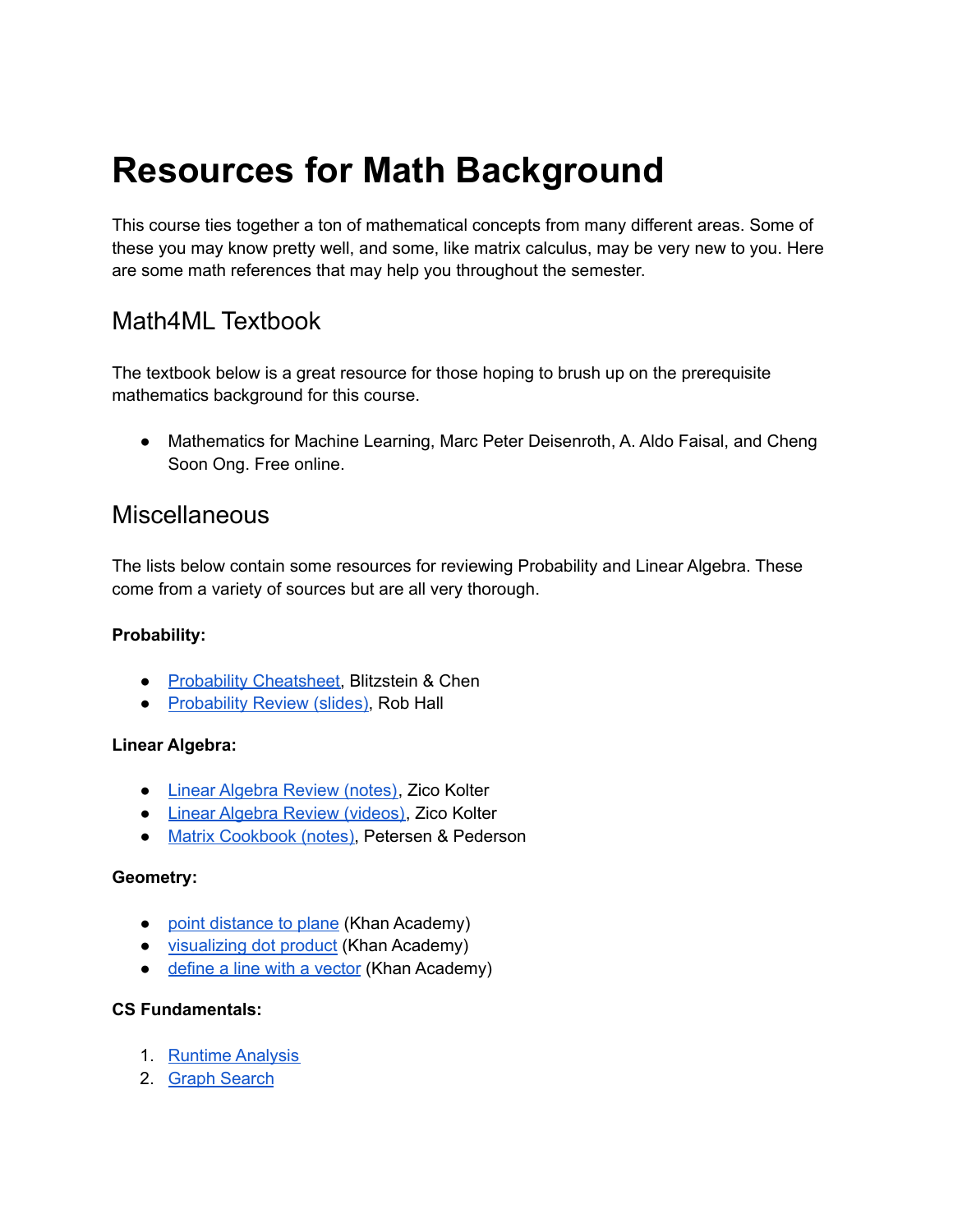## 10-606/607 Lecture Notes

The table below contains some of the lecture notes from Geoff Gordon's prior offering of the 10-606/607 course, Math Background for Machine Learning.

| <b>Lecture Topic</b>                             | <b>Lecture Notes</b>                                                           |
|--------------------------------------------------|--------------------------------------------------------------------------------|
| <b>Sets</b>                                      | <b>Sets Lecture Notes</b>                                                      |
| <b>Types</b>                                     | <b>Data Types and Functions</b>                                                |
| Logic                                            | <b>Propositional Logic</b>                                                     |
| Probability                                      | Probability 1                                                                  |
|                                                  | <b>Probability 2</b>                                                           |
|                                                  | <b>Factored Distributions</b>                                                  |
|                                                  | <b>Mean and Variance</b>                                                       |
|                                                  |                                                                                |
| Linear algebra; functions and function<br>spaces | <b>Vector Spaces</b>                                                           |
|                                                  | <b>Vector Spaces and Dimension</b>                                             |
|                                                  | <b>Geometry of Functions</b>                                                   |
|                                                  | <b>Matrices and Linear Operators Linear Equations</b>                          |
|                                                  |                                                                                |
| <b>Matrix Calculus</b>                           | <b>Vector Space Examples</b>                                                   |
|                                                  | <b>Matrix Differentials</b>                                                    |
|                                                  | <b>Working with Differentials</b>                                              |
|                                                  | <b>Second and Higher Differentials Working with</b><br><b>Differentials II</b> |
|                                                  |                                                                                |